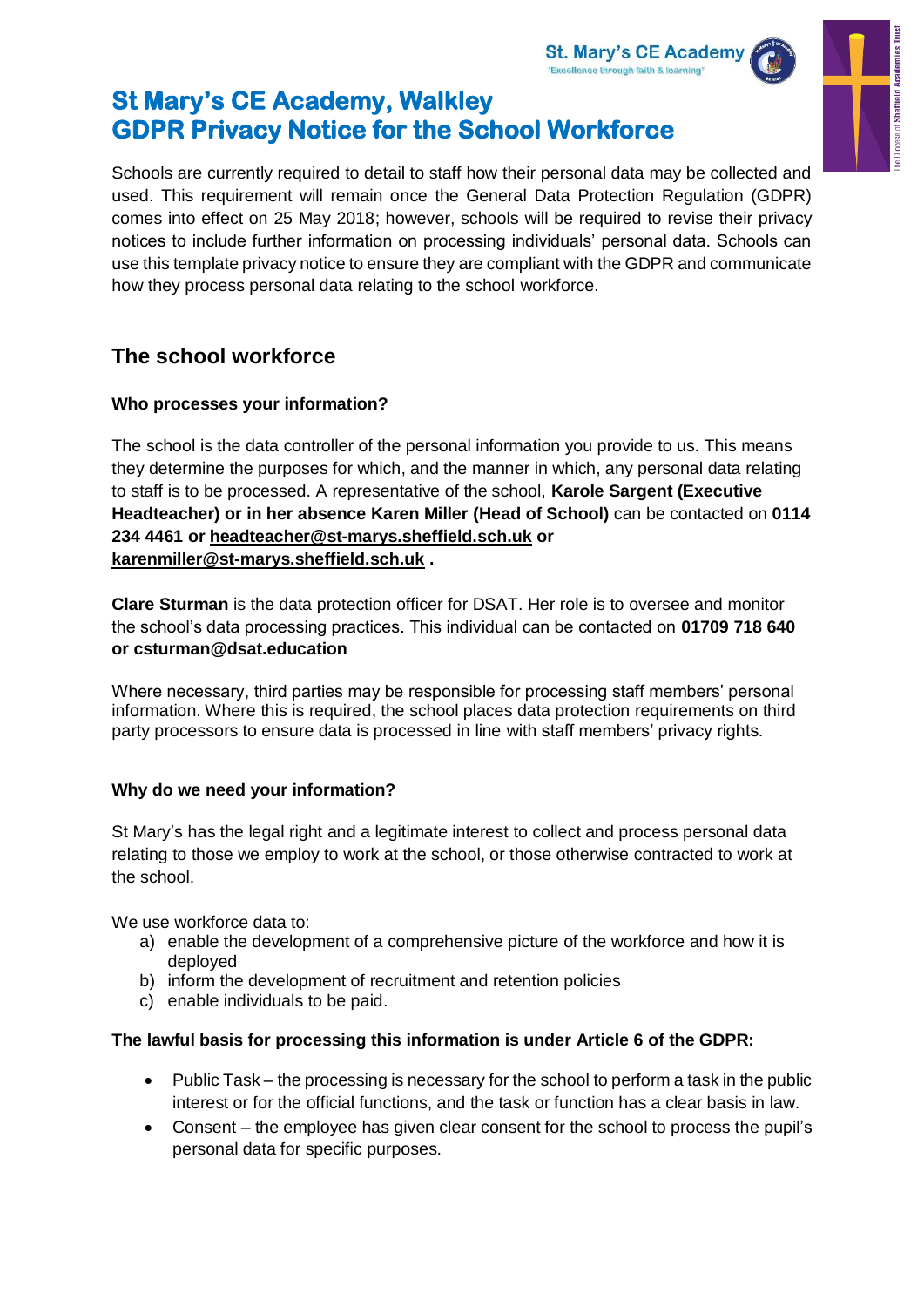• Legal Obligation – processing personal data that is necessary for the legitimate interests of the school or those of a third party.

## **Where special categories of data are collected under Article 9 of the GDPR:**

- The data subject has been given specific consent to the processing of their personal data for one or more specified purposes.
- Processing is necessary for reasons of substantial public interest, on the basis of Union or Member State law which shall be proportionate to the aim pursued, respect the essence of the right of data protection and provide for suitable and specific measures to safeguard the fundamental rights in the interests of the data subject**.**

We process personal data in order to meet the safeguarding requirements set out in UK employment and childcare law, including those in relation to the following:

- Academy Funding Agreement
- Academy's legal framework
- Safeguarding Vulnerable Groups Act 2006
- The Childcare (Disqualification) Regulations 2009

If staff members fail to provide their personal data, there may be significant consequences. This could include appropriate disciplinary actions, including verbal and written warnings.

### **For which purposes are your personal data processed?**

In accordance with the above, staff members' personal data is used for the following reasons:

- Contractual requirements
- Employment checks, e.g. right to work in the UK
- Salary requirements
- Health & Safety at work

## **Which data is collected?**

The personal data the school will collect from the school workforce includes the following:

- Names
- National insurance numbers
- Characteristics such as ethnic group
- Employment contracts
- Remuneration details
- Qualifications
- Absence information
- Next of Kin and associated contact number
- Medical Requirements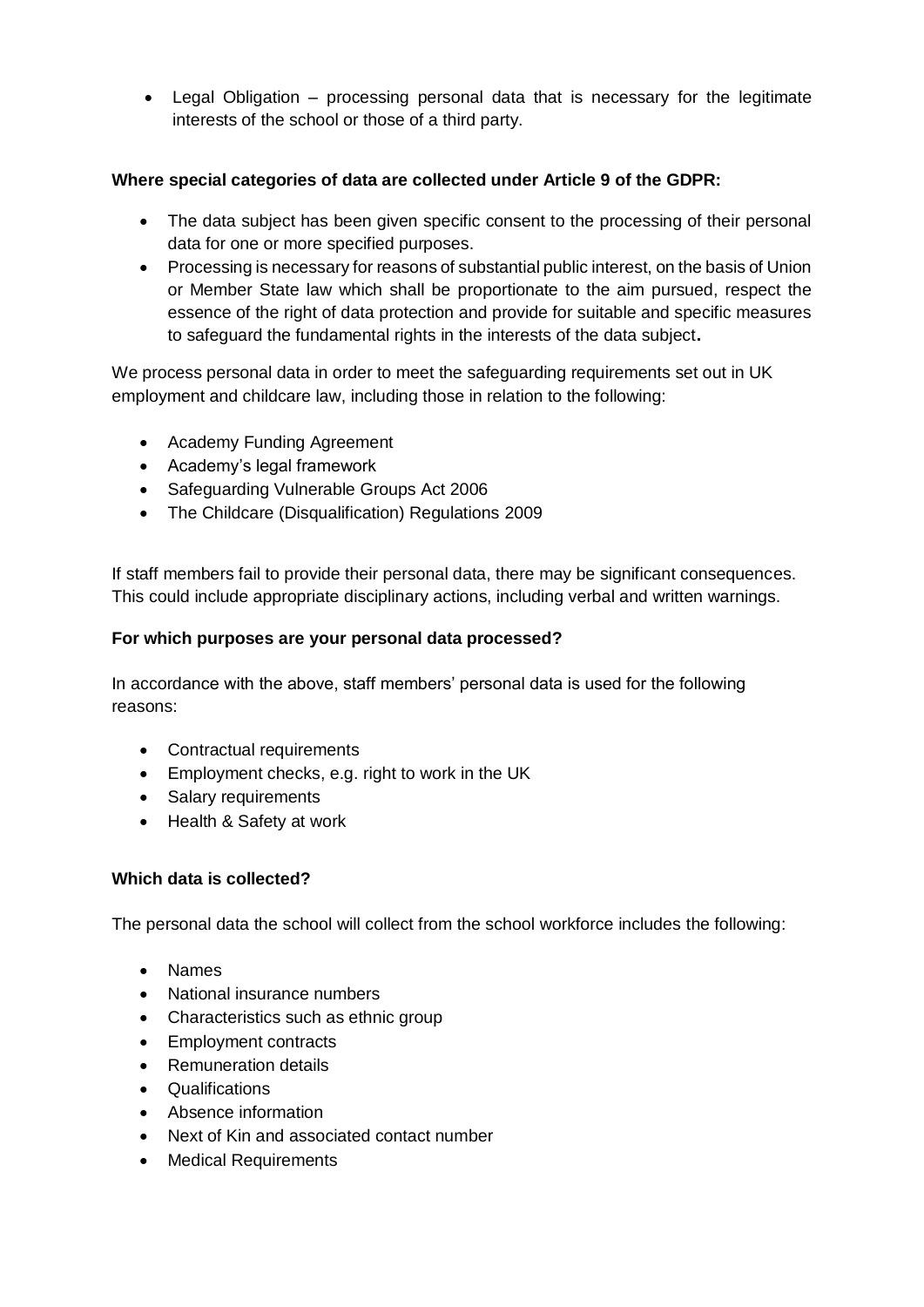We collect personal information via our recruitment process.

Workforce data is essential for the school's / local authority's operational use. Whilst the majority of personal information you provide to us is mandatory, some of it is requested on a voluntary basis. In order to comply with GDPR, we will inform you at the point of collection, whether you are required to provide certain information to us or if you have a choice in this and we will tell you what you need to do if you do not want to share this information with us.

### **How long is your data stored for?**

Personal data relating to staff at St Mary's is stored in line with the school's **DSAT Trust Retention Schedule**.

In accordance with the GDPR, the school does not store personal data indefinitely; data is only stored for as long as is necessary to complete the task for which it was originally collected.

### **Will your personal data be sought from third parties?**

We routinely share this information with:

- our local authority (where applicable)
- the Department for Education (DfE)
- The Diocese of Sheffield Academies Trust

We are required to share information about our workforce members with our local authority (LA) under section 5 of the Education (Supply of Information about the School Workforce) (England) Regulations 2007 and amendments.

The Department for Education (DfE) collects personal data from educational settings and local authorities via various statutory data collections. We are required to share information about our pupils with the Department for Education (DfE) for the purpose of those data collections, under:

We are required to share information about our school employees with the (DfE) under section 5 of the Education (Supply of Information about the School Workforce) (England) Regulations 2007 and amendments.

All data is transferred securely and held by DfE under a combination of software and hardware controls which meet the current [government security policy framework.](https://www.gov.uk/government/publications/security-policy-framework)

For more information, please see the 'How Government uses your data' section.

#### **Requesting access to your personal data**

Under data protection legislation, you have the right to request access to information about you that we hold. To make a request for your personal information, contact **Clare Sturman, DPO.**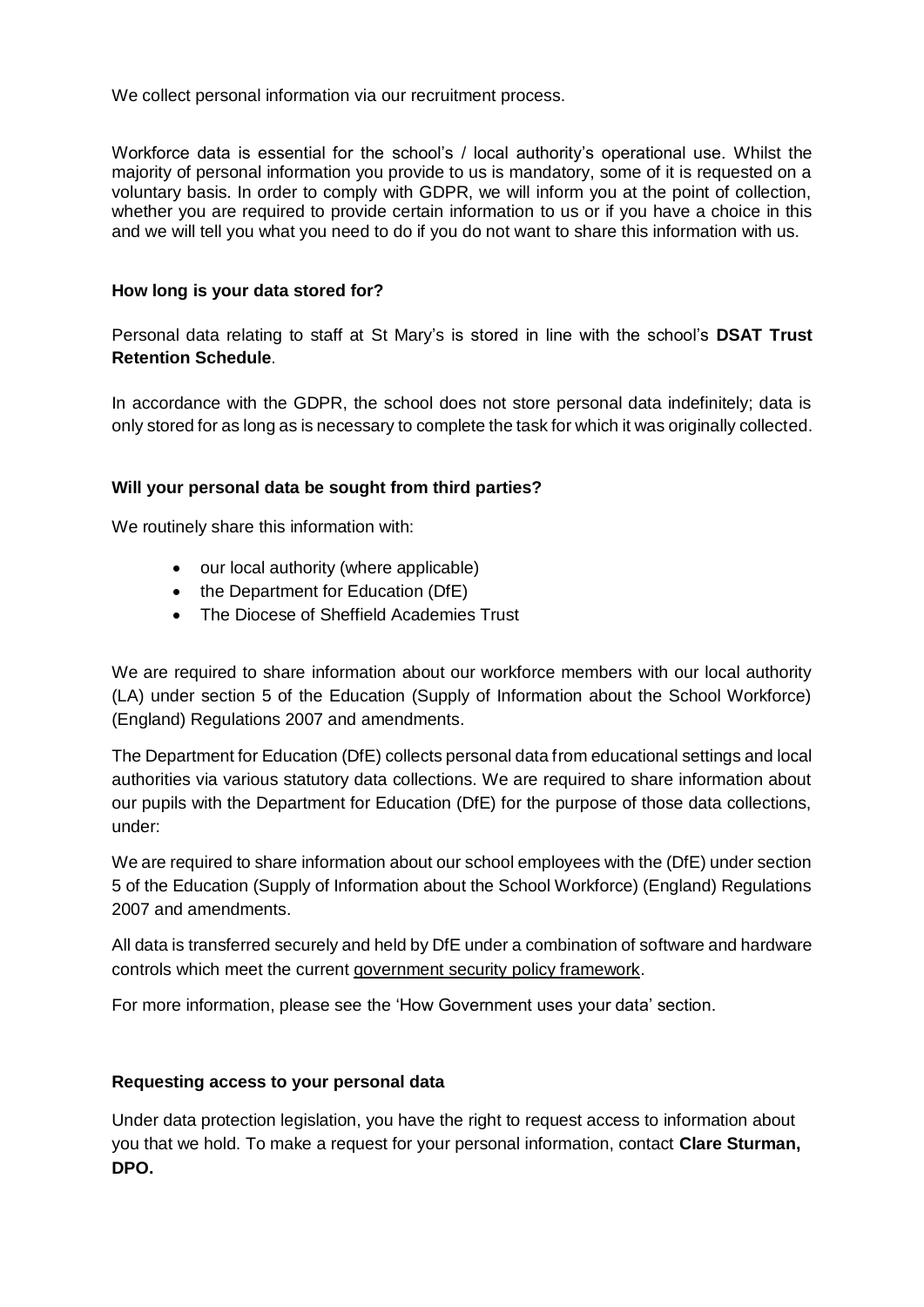Depending on the lawful basis above, you may also have the right to:

- object to processing of personal data that is likely to cause, or is causing, damage or distress
- prevent processing for the purpose of direct marketing
- object to decisions being taken by automated means
- in certain circumstances, have inaccurate personal data rectified, blocked, erased or destroyed; and
- a right to seek redress, either through the ICO, or through the courts

If you have a concern about the way we are collecting or using your personal data, we ask that you raise your concern with us in the first instance. Alternatively, you can contact the Information Commissioner's Office at<https://ico.org.uk/concerns/>

For further information on how to request access to personal information held centrally by DfE, please see the 'How Government uses your data' section of this notice.

#### **Withdrawal of consent and the right to lodge a complaint**

Where we are processing your personal data with your consent, you have the right to withdraw that consent. If you change your mind, or you are unhappy with our use of your personal data, please let us know by contacting the **data controller.**

#### **How can you find out more information?**

If you would like to find out more information about how we and/or the DfE collect, use and store your personal data, please visit our website: <https://www.st-marys.sheffield.sch.uk/policies-and-documents> , our shared drive of documents or please see 'How Government uses your data' section.

#### **Last updated**

We may need to update this privacy notice periodically so we recommend that you revisit this information from time to time. This version was last updated on **25/01/21.**

#### **Contact**

If you would like to discuss anything in this privacy notice, please contact: **Clare Sturman, Data Protection Officer on 01709 718 640 or csturman@dsat.education**